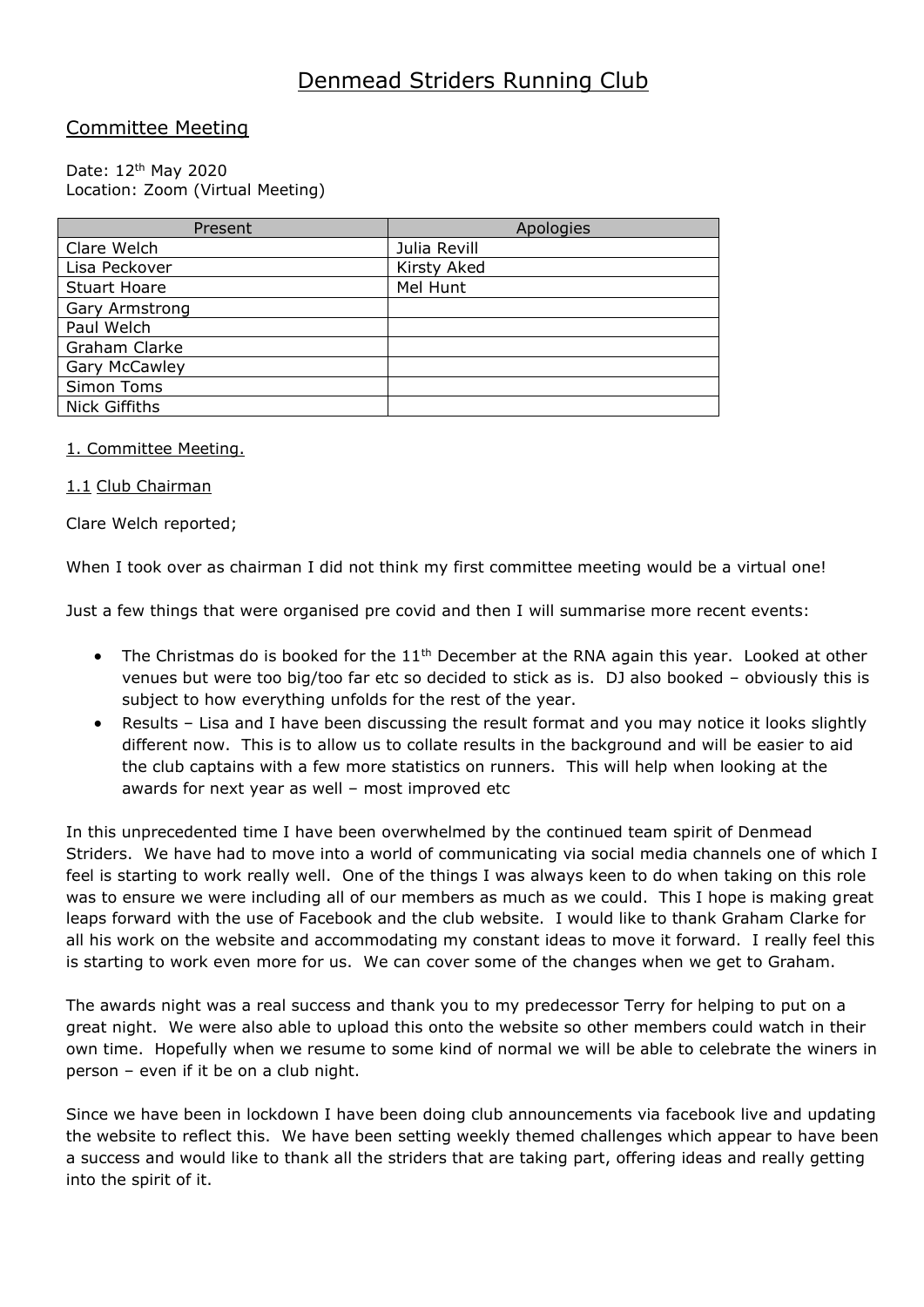Thank you also to Gary McCawley for his coaching tips on the specific training areas. I am sure there are plenty of club members that benefit from this.

As mentioned in previous meetings we would like to improve the communication between the Denmead 10k Committee and our committee so welcome Nick to the team. Obviously the race is very up in the air at the moment – Nick can communicate initial thoughts later on.

So as I take the club through Covid times I would like to say a personal thank you Terry for doing a great job as Chairman and I know he will continue to support me in the background as much as he can. I hope that in my new role as Chair I do a good job just like my predecessors and also look forward to welcoming Julia and Lisa in their new roles.

### 1.2 Vice Chairman

Julia Revill had nothing to report.

### 1.3 Club Secretary

The secretary has received the Club Membership Renewal Booklet from the Membership Secretary to complete and send to EA with updated Club Secretary details.

### Matters Arising from 14<sup>th</sup> January meeting:

EA Mental Health Ambassador – We've yet to hear back from Catherine Arnold, Clare Welch will make contact. **ACTION CW**

Welfare Officer – Gary McCawley has spoken to Tony Laurenson who is listed as our welfare officer. However, we have now had a more detailed overview and this role may cover more than Tony thought. Lisa Peckover is going to send the overview to all committee members and contact EA to query if having a welfare officer is mandatory. having a welfare officer is mandatory.

Membership Representatives – Clare Welch did put details of the clubs representatives in the newsletter.

#### 1.4 Club Treasurer

The accounts are appended. Stuart Hoare reported that less was spent on the awards night this year as there was no venue to pay for. If the Denmead 10k does not go ahead we should still be fine financially, only a small amount has been paid out so far. It was agreed that money should be put aside for three coaches CRF courses, recommended by the head coach.

#### 1.5 Membership Secretary

Julia Revill was unable to attend but sent the following;

Not much to report, have had one enquiry to join when we can run again but I am not convinced we will have 2 places for London next year.

#### 1.6 Club Captains:

Ladies: Kirsty Aked was unable to attend but sent the following;

Nothing to report that hasn't already been captured for the AGM. Would like to thank Gary McCawley and Clare Welch for keeping us motivated and informed through FB training updates, Wednesdays FB live announcements and challenges.

Men: Gary Armstrong had nothing to report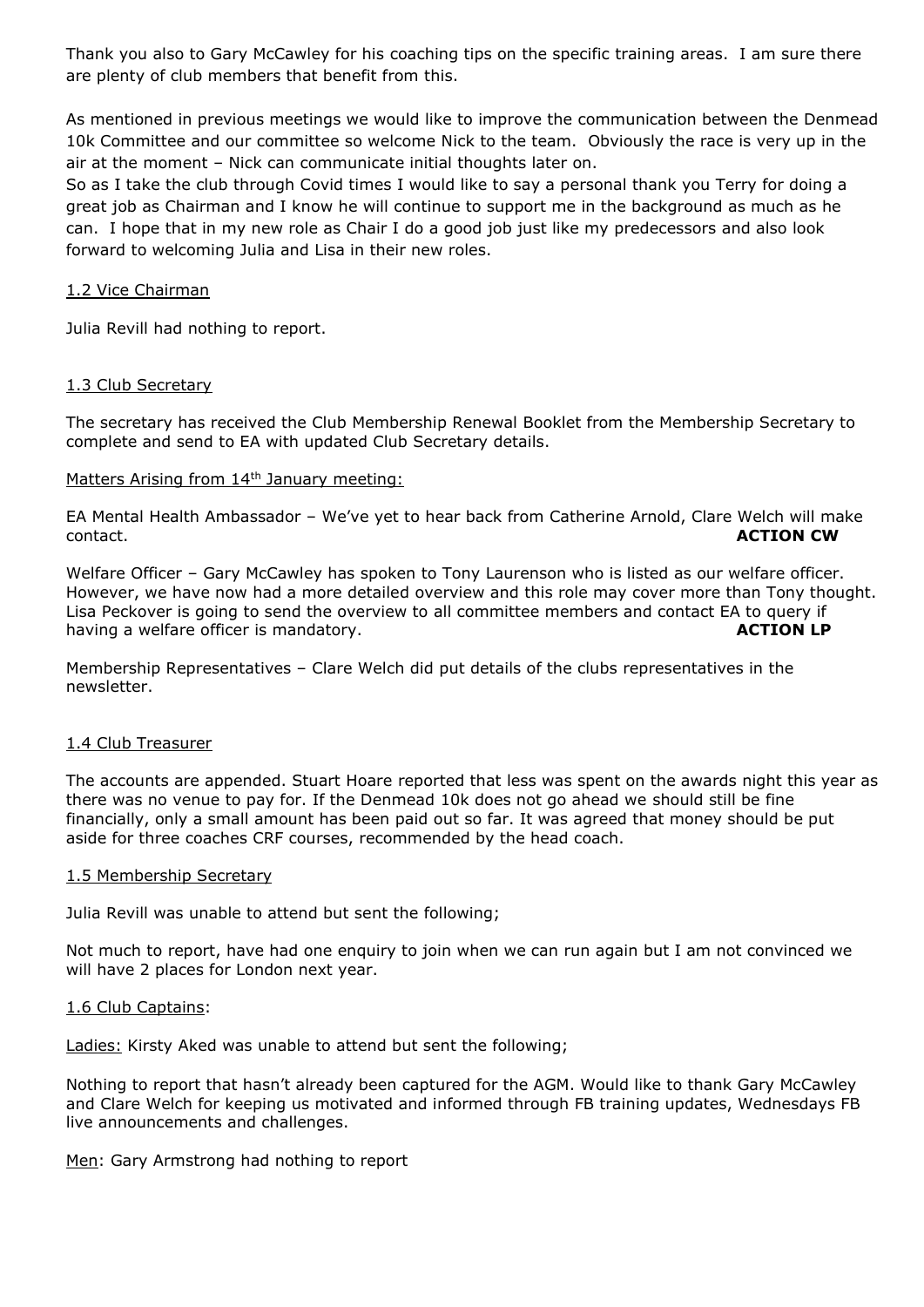# 1.7 X-Country Representative.

Paul Welch had nothing to report as the XC season has finished and he has not heard anything from the SCCL committee. The offer of being involved in a Wednesday night XC league was declined.

# 1.8 Striders League.

Graham Clarke reported;

# **1. Preamble**

It is unfortunate that, due to the coronavirus crisis and subsequent "lockdown", this year's Striders' League competition has been brought to a premature termination. The remaining five HRRL races of the season (Salisbury 10, Alton 10, Netley 10k, Alresford and Lorshill 10k) and the four additional League races (Bramley 10/20 (due to flooded course!), London/Southampton Marathons, Hayling Billy 5 and QECP Summer Cross Country) have all been cancelled/ postponed. Consequently it has only been possible for members to earn League points from participation in 7 road races out of a planned maximum of 16 races.

Fortunately, all six races in the Southern Cross Country League took place (almost) as planned.

# **2. League status at March 1st 2020**

Following completion of the cross country season at Alice Holt Forest on March 1<sup>st</sup> (the last League race to have taken place) the status of the League was as follows:

- 69 Striders (27 ladies, 42 men) had taken part in at least one League race.
- 23 ladies and 30 men have earned points from road races.
- 18 ladies and 32 men have earned points from the cross country races.
- Out of the road races, 3 ladies ad 7 men have completed at least 6 races thereby earning themselves at least 10 bonus points in accordance with the rules of the league.
- 5 ladies and 17 men competed in at least 4 road races and would therefore have the potential to earn points from the maximum of 12 races if all the races in the League had taken place as planned.

# **3 Proposed method for determining the winners for 2019/20 season**

It is proposed that the following procedure is adopted to determine the winners for this year. It is hoped that this is the fairest way to ensure that all members are being assessed on equal terms.

- 1. The points earned from the cross country races should still stand. This will put a higher weighting on the cross country results in comparison with the road races than normal but, as the spirit of the League is to encourage participation in BOTH the road race and cross country leagues, I would not have thought that this would raise any major objection from the competitors.
- 2. For the road races, members can normally earn points from up to 16 races but only the 12 best results count towards their total score i.e. only 75% of the races count. For this year I propose that only the best 75% of the seven races which did take place count towards the final score i.e.75x  $7 = 5$  races(rounded to the nearest integer).
- 3. For this year only, bonus points will be dropped. (I did look at the effect of awarding bonus points on completion of 3 races but it didn't affect the final results!)

# **4 Final Results**

On the basis of the method outlined in paragraph 3 and the agreement of this approach from the committee, the final results of the 2019/20 Striders' League are: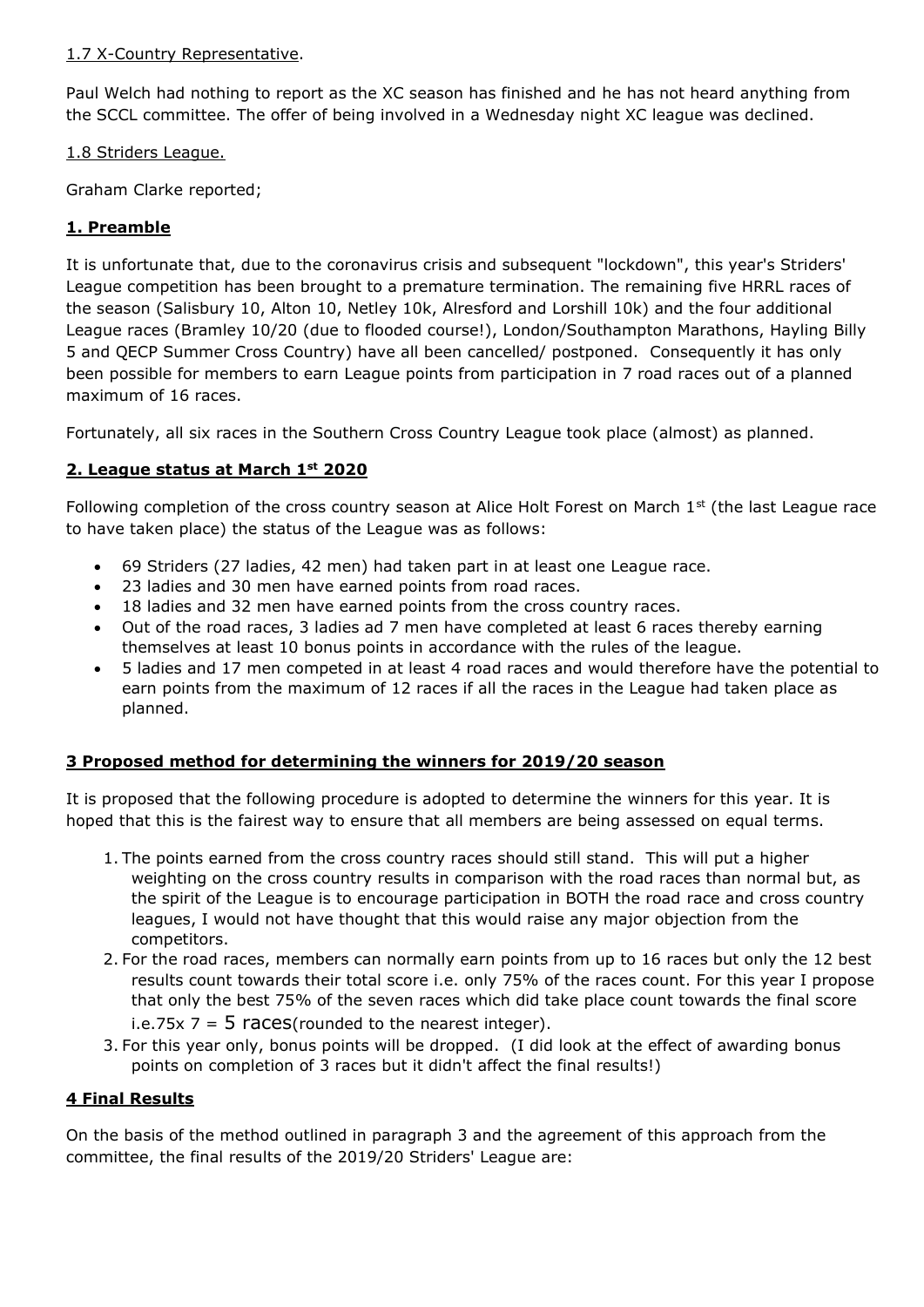# **LADIES**

| 1st             | Jenny Parks         | 74.5 pts |
|-----------------|---------------------|----------|
| 2 <sub>nd</sub> | Lisa-Marie Peckover | 71.3 pts |
| 3 <sup>rd</sup> | Kirsty Aked         | 67.2 pts |
| 4 <sup>th</sup> | Clare Welch         | 51.6 pts |
| 5th             | Linda Taylor        | 44.7pts  |
| <b>MEN</b>      |                     |          |
| 1 <sup>st</sup> | Rob Wilson          | 77.6 pts |
| 2 <sub>nd</sub> | Gary Armstrong      | 74.8 pts |
| 3 <sup>rd</sup> | Paul Welch          | 73.5 pts |
| 4 <sup>th</sup> | Roger Jones         | 72.6 pts |
| 5 <sup>th</sup> | Gary McCawley       | 72.5 pts |

Congratulations to all the above and everybody who took part in the competition!

Despite the new scoring system some of the results are very close – particularly between Roger Jones and Gary McCawley!

I will publish these results on the website together with an explanation of how these final results have been calculated.

## 1.9 Social.

Clare Welch has received a good amount of interest in the possibility of a virtual quiz night. She will look to arrange this in the coming weeks. **ACTION CW** 

The Christmas party venue and DJ has been booked for the 11<sup>th</sup> December at the RNA club. Other venues were looked into.

#### 2.0 Coaching.

Gary McCawley has asked if enough money can be put aside for 3 more coaching courses. Paul Welch and Steve Trevena have expressed their interest in attending another course. Paul Welch has had an email regarding free online coaching courses. It was agreed Gary McCawley will send this on to all the clubs coaches. **ACTION GM**

#### 3.0 Members Representatives.

Simon Toms put forward an idea for when the current lockdown restrictions are lifted regarding the possibility of sending different levels to separate training sites to keep group numbers to a minimum. Gary McCawley had similar ideas. To be discussed further at the next meeting when we may have an update on restrictions.

Mel Hunt had nothing to report.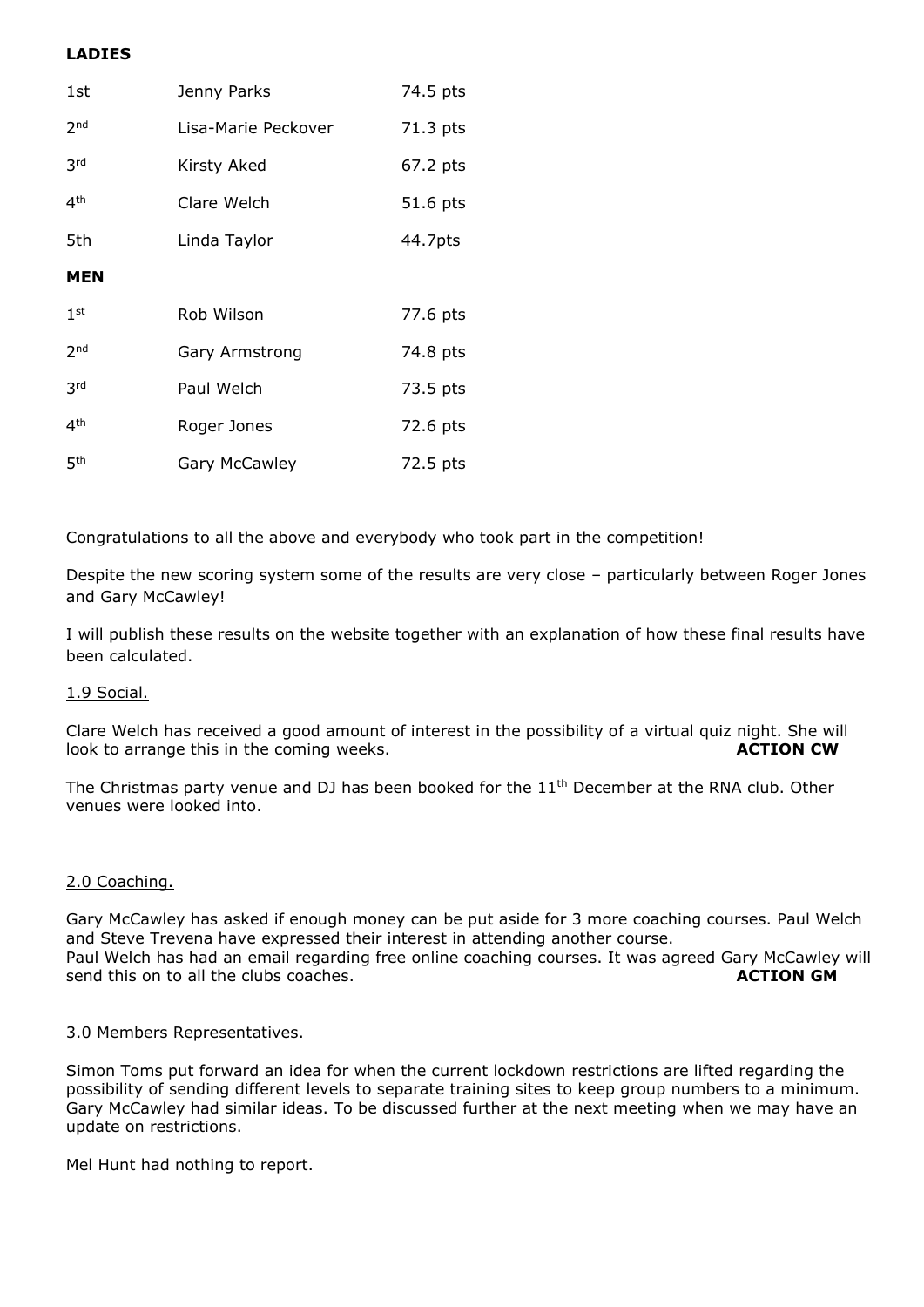### 4.0 Denmead 10k Committee.

### Nick Griffiths reported;

**Race committee have now met twice**, once initially f2f, once virtual, and the latest we've pushed back due to how little progress we can make at the moment.

**Course marking is being put on hold for the time being**, HW consulting with the fella. Was due to be done on Saturday. HW getting old race signs when he is able, at that point we'll do an inventory of what we've got, and what we need.

**Chip timing**- abandoned idea for this years race, we'll go old skool. Mix of current climate and the potential providers public melt downs have led to that decision.

**Medals-** Lead-in time increased to 12 weeks, in order to ensure we cater for further delays we need to make a decision on purchase by mid-June. Medals themselves will hold value for future races, we're just waiting on breakdown of costs so we can be sure how much the 2020 ribbons will cost, as this will obviously have to be written if the race does not proceed.

**As a race committee we put a hold on proceeding with what we need to get tickets on sale**, primarily first aid. SJA won't entrain the idea of event booking until the end o June at the earliest, Richard Inskip has provisionally agreed to provide cover (and comms), but committee are happy to wait until the end of June and SJA- if they can do it.

**£50 deposit has been paid to the scout hut** who have got that booked out for us, but we're still waiting on the parish council to confirm if we can use the field/ car park. Meetings have been pushed back, however they informed us they would have it back on the agenda at the beginning on May, but not yet heard.

**Road closure application** went in, **police have been notified** (but not acknowledged- will wait to chase….)

## 5.0 A.O.B.

5.1 The newsletter on hold for the moment. However, more photo's/content is being uploaded to the website and Clare Welch has also started live streaming Wednesday's announcements.

5.2 Additional Coaches – We currently have 10 coaches but it thought there is not enough spread of coaches for the higher levels. It is thought Martin Parfitt has a coaches qualification. Gary McCawley is going to contact him. **ACTION GM**

5.3 Denmead Road Markings – After a club member painting the rep markers back on the road they have been covered over with black paint again. The Chairman is going to reiterate that no club member should paint the rep markers.

5.4 The Chairman has asked that all committee members provide her with details of their roles.

**ACTION ALL**

5.5 Coaches Kit – Gary McCawley is going to contact all coaches to discuss the possibility of new kits. **ACTION ALL**

5.6 Club Championship – In the absence of the Lordshill 10k this year ideas were put forward about how we could replace it. Among those ideas were running the Denmead 10k in training or using Stubbington 10k in January. It was agreed to be discussed in further detail at the next committee meeting.

## **Next Meeting**

To be arranged